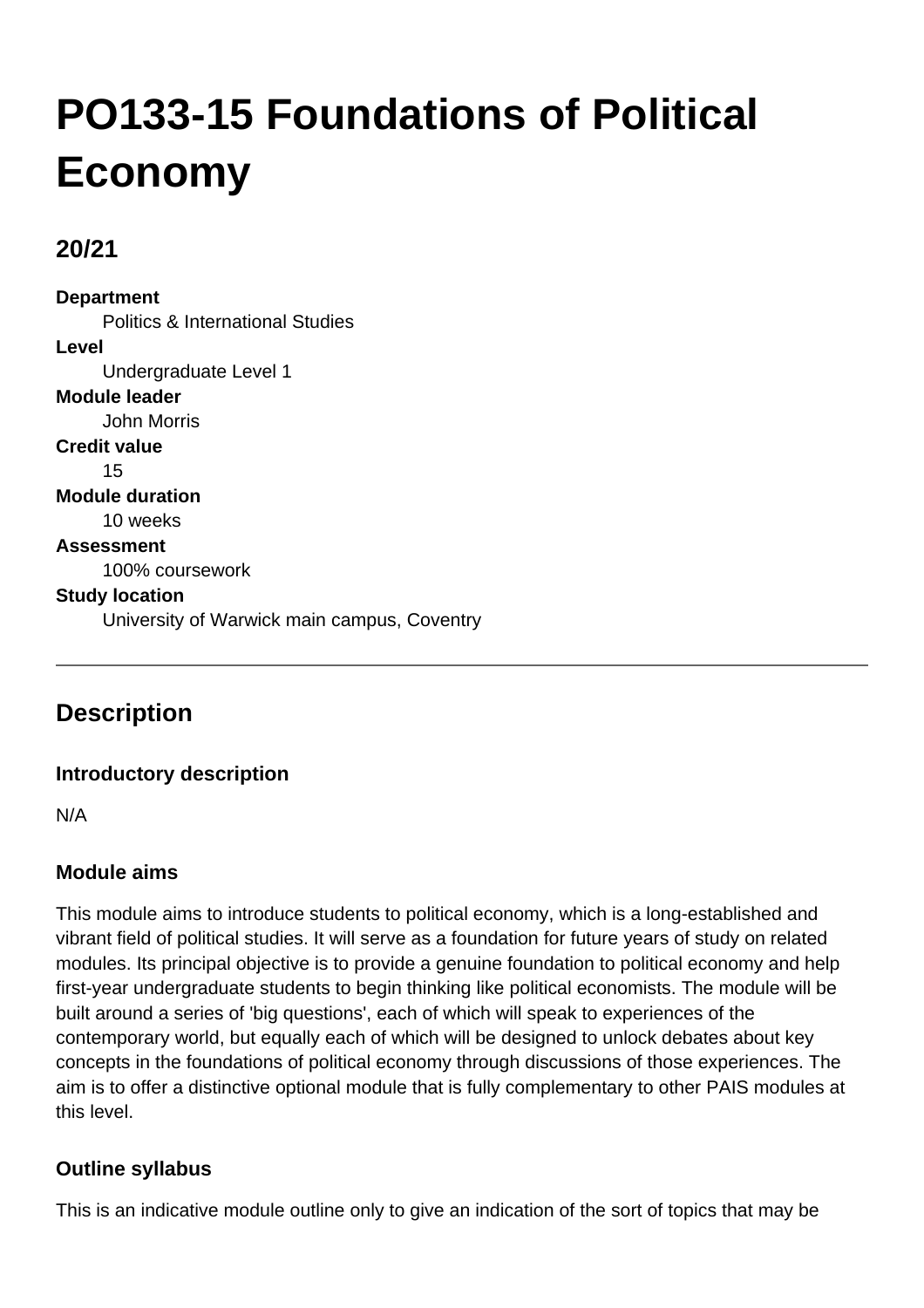covered. Actual sessions held may differ.

An indicative schedule of topics is as follows:

Week 1: Introduction: What does it mean to be studying political economy?

Week 2: States and Markets: Are there economic contradictions of democracy consistent with a political business cycle?

Week 3: The Market Economy: What exactly is a market and how do we know when we are acting within one?

Week 4: Growth and Development: Why do some countries have faster growth than others and is growth necessarily a good thing in all circumstances?

Week 5: Financial Crisis: Where do economic crises come from and why has the world economy appeared to be increasingly prone to financial crises?

Week 6: Reading Week

Week 7: Theories of Value: How do we ascribe economic value to things and what does the process of ascription tell us about the ideological structures in which we live?

Week 8: Global Inequalities: Why has global inequality increased and why does the same global economic system produce mega-riches for some in the context of grinding poverty for others? Week 9: Class Politics: Who, what and where are the working class today, and how does class now

interact with other elements of economic identity?

Week 10: The Future of Capitalism: Are we all capitalist now and is this a condition that we should celebrate?

# **Learning outcomes**

By the end of the module, students should be able to:

- Demonstrate a basic understanding of how political economy contributes to the study of politics as a whole.
- Demonstrate a basic knowledge of different approaches to the study of political economy.
- Be able to relate scholarly literature theorising political economy and actual contemporary developments including very topical events.
- Be able to make informed comparisons of various strengths and weaknesses of different political systems or regimes.
- Ability to analyse critically complex ideas, both orally and in writing, in relation to the issues influencing the transformation of the economy.

## **Indicative reading list**

O'Brien, R. and Williams, M. (2010) Global Political Economy, third edition, Basingstoke: Palgrave Macmillan.

Ravenhill, J. (ed) (2011) Global Political Economy, third edition, Oxford: Oxford University Press. Blyth, M. (eds) (2009) Routledge Handbook of International Political Economy: IPE as a Global Conversation, London: Routledge.

Crane, G. T. and Amawi, A. (eds) The Theoretical Evolution of International Political Economy, second edition (Oxford University Press, 1997).

Phillips, N. (ed) (2005) Globalizing International Political Economy, Basingstoke: Palgrave Macmillan.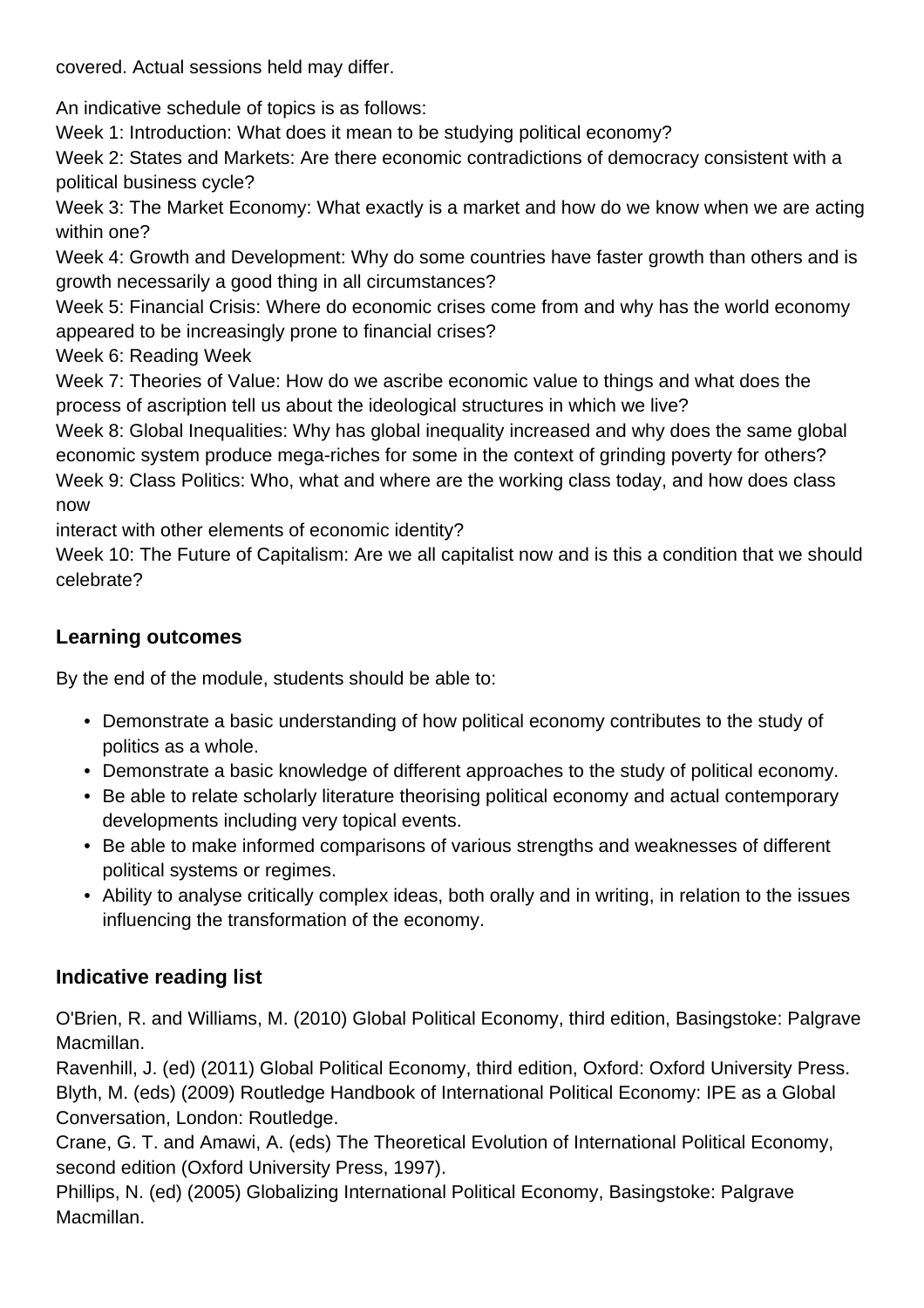Stilwell, F. (2012) Political Economy: The Contest of Economic Ideas, third edition, Oxford: Oxford University Press Strange, S. (2003) States and Markets, second edition, London: Continuum Stubbs, R. and Underhill, G. (2006) Political Economy and the Changing Global Order, third edition, Oxford: Oxford University Press Tabb, W. (1999) Reconstructing Political Economy: The Great Divide in Economic Thought, London: Routledge Watson, M. (2005) Foundations of International Political Economy, Basingstoke: Palgrave Macmillan.

## **Subject specific skills**

NA

#### **Transferable skills**

Communication skills Lateral thinking skills Skills in the distillation and application of complex information and ideas Critical thinking Analytical skills Independent research skills Reflecting on what makes 'good' supporting evidence Problem solving Time management Information Technology Skills in academic practice Awareness of, and sensitivity to, diversity Decision making Educational self-awareness skills Awareness of, and sensitivity to, the relation of knowledge to the context in which it is generated

# **Study**

# **Study time**

| <b>Type</b>     | <b>Required</b>           |
|-----------------|---------------------------|
| Lectures        | 9 sessions of 1 hour (6%) |
| <b>Seminars</b> | 9 sessions of 1 hour (6%) |
| Private study   | 132 hours (88%)           |
| Total           | 150 hours                 |

#### **Private study description**

tbc

# **Costs**

No further costs have been identified for this module.

# **Assessment**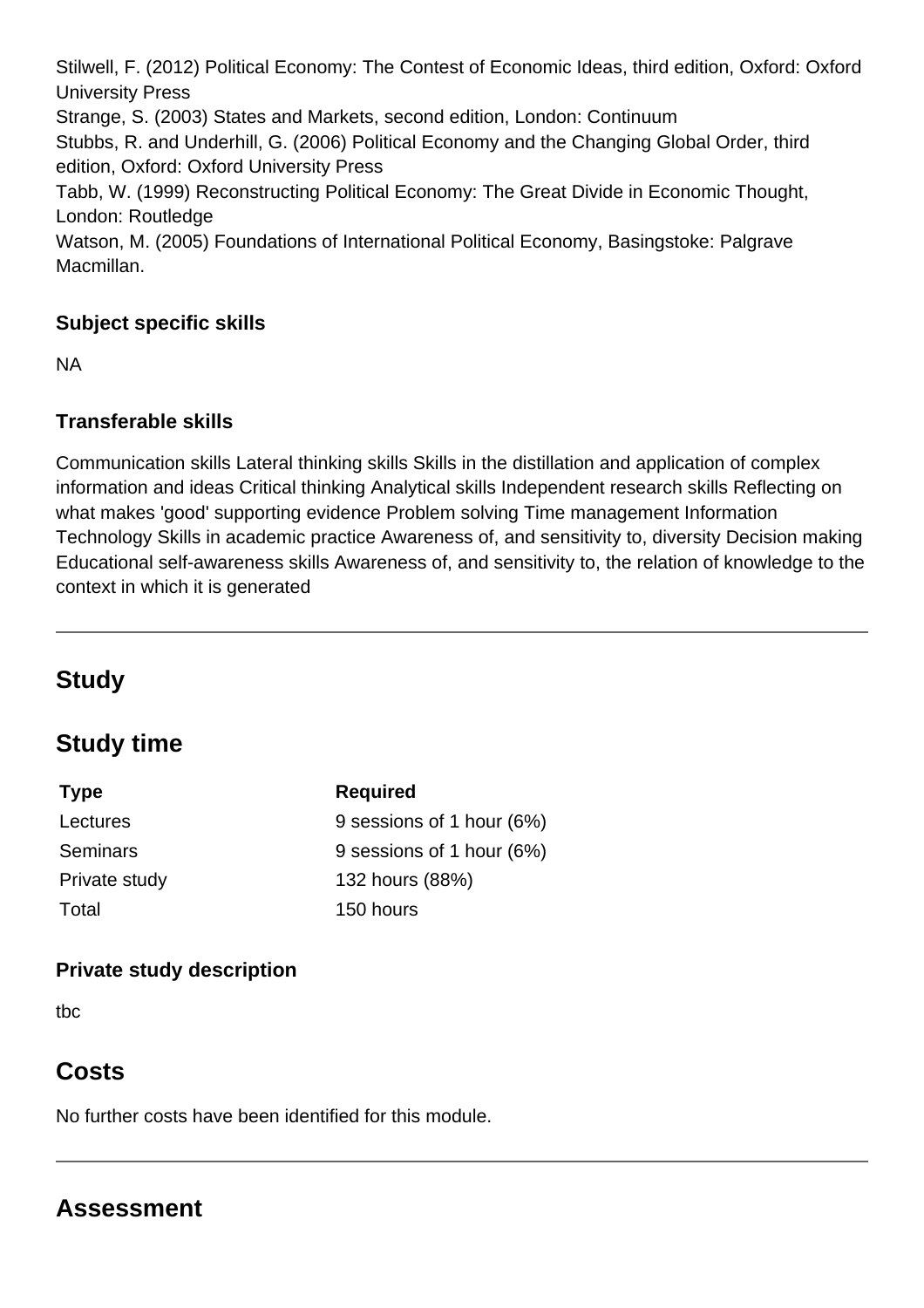You must pass all assessment components to pass the module.

#### **Assessment group A1**

**Weighting Study time**

Briefing Papers 100%

A 2,500-word research log to consist of five briefing papers, each of 500 words, to be submitted as a single portfolio at the end of the module (100% of the total mark) Rationale:

Briefing papers are designed to develop analytical skills to reflect upon a series of core issues in political economy, and to condense

and organize knowledge in a succinct and lucid fashion. They are

designed to introduce students to the process of conducting

independent research in a short format.

#### **Feedback on assessment**

Feedback on the research log comprising the five briefing papers will be returned within 20 working days of submission

Formative and summative feedback will be provided in accordance with standard PAIS practice.

# **Availability**

# **Courses**

This module is Optional for:

- UECA-3 Undergraduate Economics 3 Year Variants
	- Year 1 of L100 Economics
	- Year 1 of L116 Economics and Industrial Organization
- Year 1 of UECA-LM1D Undergraduate Economics, Politics and International Studies
- Year 1 of UPHA-V7ML Undergraduate Philosophy, Politics and Economics
- Year 1 of UPOA-M162 Undergraduate Politics, International Studies and Quantitative **Methods**

This module is Option list A for:

- Year 1 of UPOA-M100 Undergraduate Politics
- Year 1 of UPOA-M16A Undergraduate Politics and International Studies

This module is Option list B for:

- USOA-L301 BA in Sociology •
	- Year 1 of L305 Sociology with Specialism in Cultural Studies
	- Year 1 of L303 Sociology with Specialism in Gender Studies